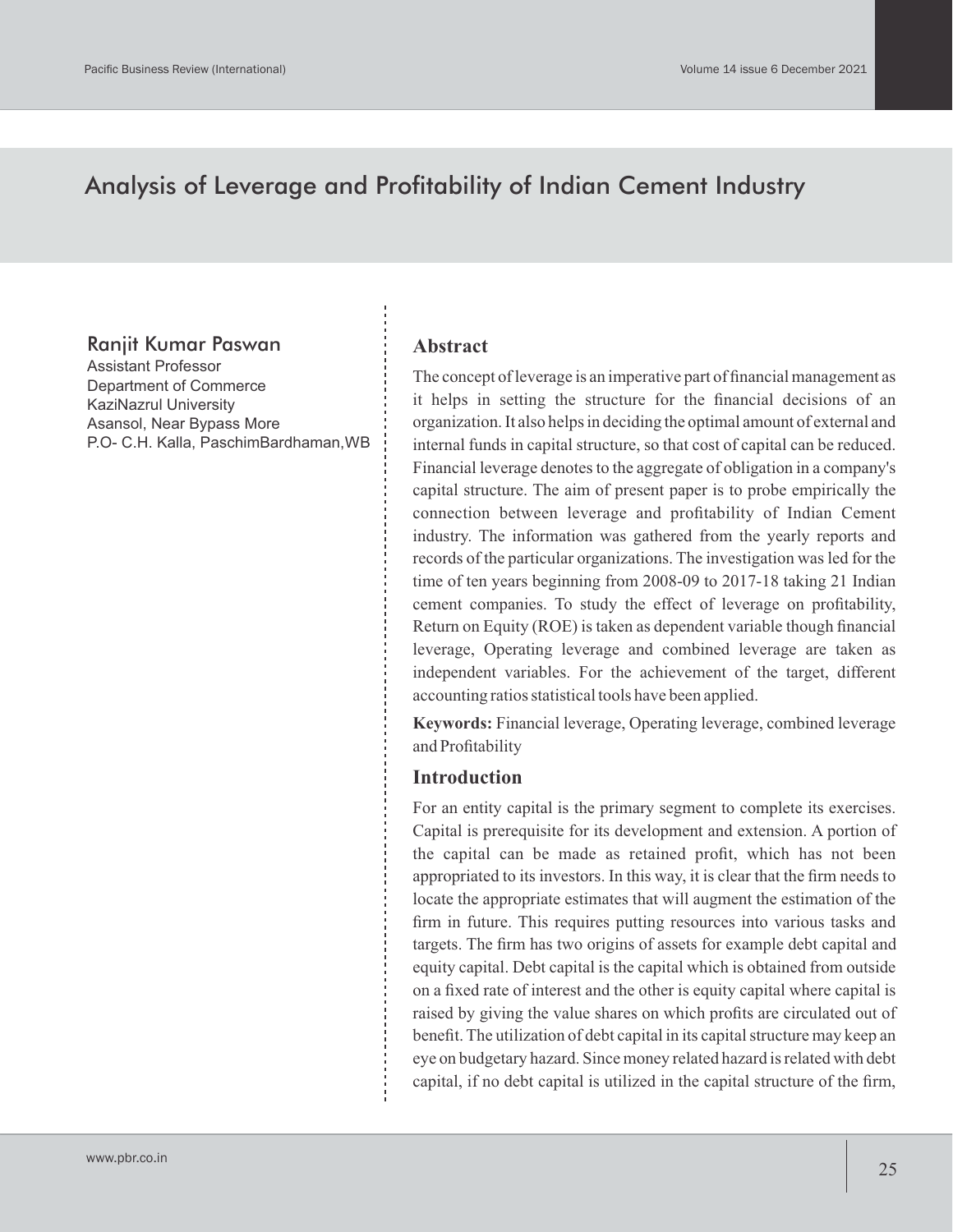there is no monetary hazard. Subsequently a firm that accounts by equity just doesn't have any money related hazard (Banerjee, 2002). Leverage is of two kinds utilized in the business language operating leverage and finance related leverage. Operating leverage indicates the quantum of operating risk though financial leverage signifies quantum of finance related risk of the firm. Operating leverage is the result of variances in sales due to the presence of fixed expense in the cost structure of the firm. In this manner it very well may be said that operating leverage is the capacity of the firm to utilize fixed expense to increase the fluctuations in operating profit because of the changes in sales. The higher the measure of fixed expense of the firm in its cost structure the higher will be the level of operating leverage and accordingly higher hazard. It is subsequently, increasingly significant for the organizations to create more sales expansion. Financial leverage refers to the utilization of fixed income securities. Financial leverage is the outcome of fluctuation in EBITalongside unequal variation in the entity's earning per share.

The concept of leverage is a significant piece of financial management as it helps in setting the system for financial decision of an association. It additionally helps in choosing the ideal extent of obligation and equity in capital structure, so the expense of capital can be decreased (Dhagat, 2012). Financial leverage implies the measure of debt financing in an organization's capital structure. Organizations with financial leverage are said to be trading on equity. This shows an organization is utilizing equity capital an acquiring base in a desiring to reap surplus returns (Subramanyam and Wild, 2014). However, leverage can work inversely too. Additionally, there is risk of bankruptcy. In this manner, leverage ratios are determined to measures the financial risk and the association's capacity of utilizing obligation furthering investors' potential benefit (Pandey, 2014). The present investigation targets breaking down the effect of financial leverage and operating leverage on the benefit of chosen cement companies working in India.

#### **Literature Review**

Jelinek (2007) analyzed the effect of financial leverage, free cash flow and firm growth on earnings management and inferred that firm with proceeding with increment in financial leverage has performed lessincome in contrast with those which had higher level of leverage in a similar period.

Shilpa (2011) dissected the effect of leverage on profitability of two chosen FMCG organizations in particular Britannia Industries and Marico Industries. The examination presumes that the Marico Industries has exceptionally levered than Britannia and accordingly giving exceptional yield to its investors.

Akinlo and Asaolu (2012) uncovered that leverage was adversely related with profitability. It was inferred that the utilization of debt by Nigerian firms diminishes profitability. This infers firms to expand its profit level they require to pay off their debt ratio. It was additionally included by the creator that firm size was a significant determinant of profitability.

Takhtaei et al. (2013) affirmed that financial leverage inversely affects income expanding profit management. It shows that organizations with high financial leverage are limited in profit management. Investment diversification inversely affects income expanding profit management.

Patel (2014) clarified the leverage investigation and its effect on profitability utilizing Panel data of the chosen firms. Author utilized ROCE, ROE, ROA and EPS as dependent variables and Degree of Operating Leverage, degree of financial leverage and degree of total leverage as independent variables. The outcome uncovered that there has been a positive connection among leverage and profitability.

Kumar (2014) analyzed the connection between the profitability and leverage and inferred that the level of operating leverage has noteworthy positive association with ROI. It shows the great situation of operating leverage of Bata India. The level of financial leverage and level of combined leverage have insignificant positive relationship with the ROI.

Yasemi et al. (2014) attempted to unravel the topic of relationship among financial leverage, financial strength and firm growth. The consequence of the investigation states there is no noteworthy connection between financial leverage and firm growth and it was also contended that the organizations with higher obligations in contrast with others have less money related quality.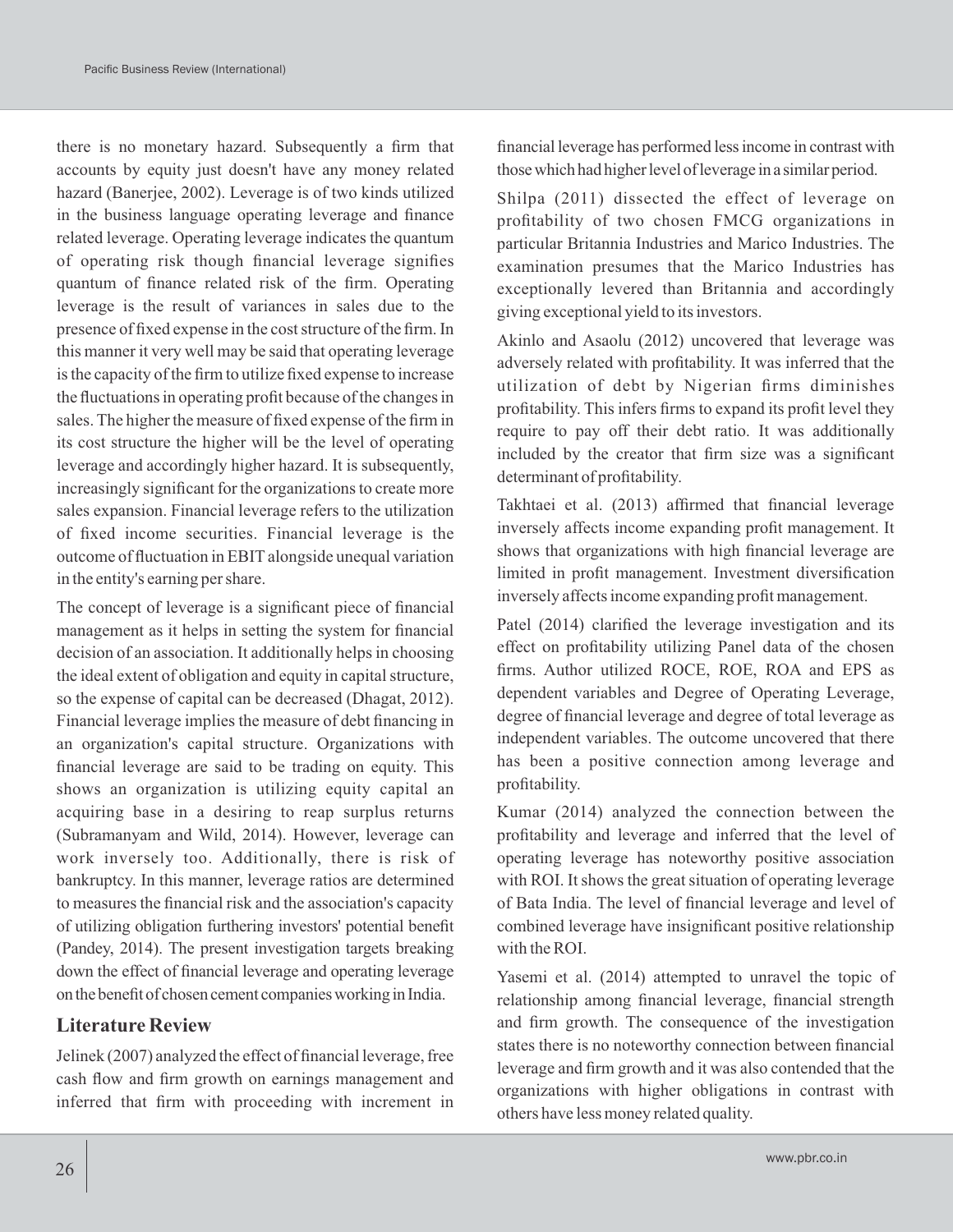Dr. E. B. Khedkar (2015) in an examination paper titled "A Study of Leverage analysis and Profitability for Dr. Reddy's Laboratories" has inspected the financial performance, leverage analysis and connection among leverage and profit. It was inferred that the firm is not keeping up ideal financial leverage and operating leverage. Further it was included that level of financial leverage is decidedly corresponded with the ROI and factually not significant and level of operating leverage has significant negative relationship with the ROI.

Silambarasan and Azhagaiah (2015) expressed that Operating Leverage has negative significant effect on the Profitability (RONW) and Financial Leverage has positive effect on the RONW. However, the effect of combined leverage is not significant because of the negative effect of OLon RONW

AlGhusin (2015) led concentrate to discover the connection between Leverage ratio and profitability of 25 listed Jordanian Industrial organizations and furthermore to learn the impacts of various parts like Growth Size, Non-Current Assets to Total Assets on Profitability. The consequence of the examination uncovered that Profitability has positive association with Firm size and Growth however negative association with the Financial Assets to Total Assets ratio.

Reddy(2016) found that Degree of Financial Leverage (DFL) has negative connection with EPS while Degree of Operating Leverage (DOL) has negative connection with EPS and Total Leverage (TL) is additionally adversely associated with EPS. The structure of the obligation of the chosen firms is hence found to have a significant bearing on the organizations' decision of product market related methodologies and in this way impacting the exhibition of the organizations also. In this background the study has been led to know the effect of leverage on the profitability of the selected cement organizations in India.

# **Objective of the study**

- To identify the Leverage ratio of Cement Companies operating in India
- To identify the impact of Financial Leverage on Profitability of the selected companies
- To identify the impact of Operating Leverage on Profitability of the selected companies
- To identify the impact of combined leverage on Profitability of the selected companies

## **Hypotheses**

There is significant impact of Financial Leverage, Operating Leverage and Combined Leverage on Profitability of the selected cement companies

# **Methodology**

The study is based on the secondary data, which are collected from the published annual reports available on the respective websites. For the purpose of the study Twenty One Cement Companies in India have been selected. The samples were selected on convenient basis. The study was conducted for the period of ten years starting from 2008-09 to 2017-18. To study the impact of leverage on profitability, Return on Equity (ROE) is taken as dependent variable whereas Degree of Financial Leverage (DFL), Degree of Operating Leverage (DOL) and Degree of Combined Leverage (DCL) are taken as independent variables. Various statistical tools like descriptive statistics, Correlation, Regression and ANOVAhave been applied.

|            | <b>ROE</b> | DFL      | DOL      | DCL |  |
|------------|------------|----------|----------|-----|--|
| <b>ROE</b> |            |          |          |     |  |
| DFL        | 0.065132   |          |          |     |  |
| <b>DOL</b> | 0.275192   | 0.270268 |          |     |  |
| <b>DCL</b> | $-0.38128$ | 0.880241 | 0.064568 |     |  |
|            |            |          |          |     |  |

#### **Table 1. Correlation Analysis**

*Source: Annual Reports and Accounts compiled through MS Excel*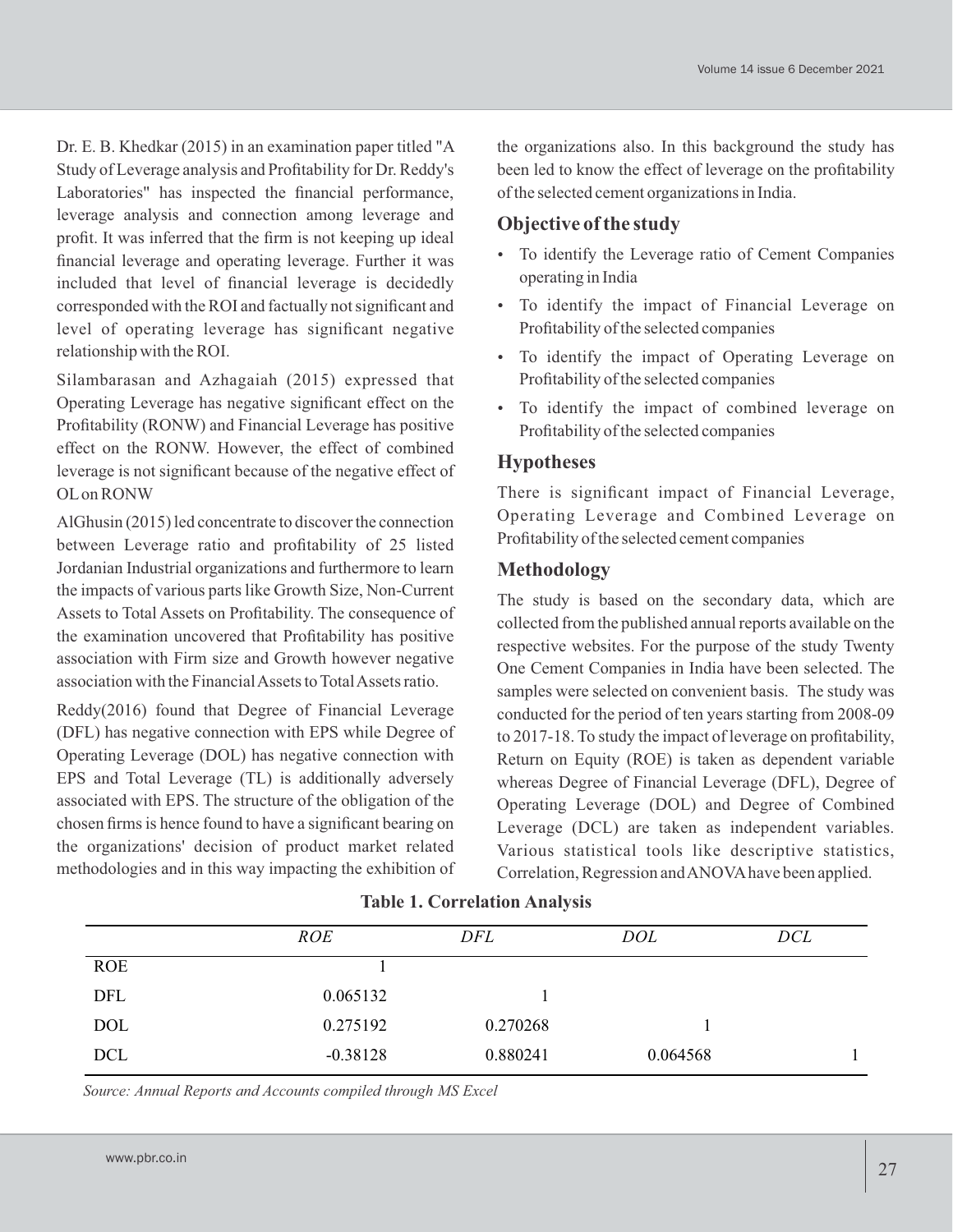The above table shows the correlation between the sample variables. The table shows that ROE is positively related with DFL and DOL but negatively related with DCL. The correlation between ROE and DFL is 0.06 which shows very low correlation. The ROE and DOL have correlation of 0.27 which is also a low correlation between them. ROE has negative low correlation with DCL.

|                           |            | Table 2. Descriptive blatistics |            |        |
|---------------------------|------------|---------------------------------|------------|--------|
|                           | <b>ROE</b> | DFL                             | <b>DOL</b> | DCL    |
| Mean                      | 14.88      | 1.79                            | 12.46      | 17.30  |
| <b>Standard Error</b>     | 2.69       | 0.23                            | 2.95       | 4.01   |
| Median                    | 14.14      | 1.55                            | 8.89       | 14.29  |
| <b>Standard Deviation</b> | 8.52       | 0.73                            | 9.32       | 12.67  |
| Sample Variance           | 72.57      | 0.53                            | 86.91      | 160.48 |
| Kurtosis                  | 0.73       | 2.85                            | $-1.75$    | 5.95   |
| <b>Skewness</b>           | 0.88       | 1.78                            | 0.31       | 2.28   |
| Range                     | 27.78      | 2.28                            | 24.63      | 43.33  |
| Minimum                   | 4.91       | 1.21                            | 0.58       | 6.98   |
| Maximum                   | 32.70      | 3.50                            | 25.21      | 50.31  |
| Sum                       | 148.85     | 17.93                           | 124.57     | 173.02 |
| Count                     | 10         | 10                              | 10         | 10     |

|  |  | <b>Table 2. Descriptive Statistics</b> |  |
|--|--|----------------------------------------|--|
|--|--|----------------------------------------|--|

*Source: Annual Reports and Accounts compiled through MS Excel*

The above table shows the value of ranges, minimum, maximum, mean, variances of the dependent and independent variables taken with respect to Leverage and profitability. The mean value of ROE of the cement industry is 14.88 i.e. on an average 14.88 % return is available to the equity shareholders of their claim in the industry. The

average Financial leverage is 1.79 i.e. more than 1 which indicates that the industry as aggressive financial policy with high debt burden and financial risk. The average DOL is 12.46 which shows that for every 1% change in sales volume, operating profit will change by 12.46% in the same direction.

|  | <b>Table 3. Regression Analysis</b> |  |
|--|-------------------------------------|--|
|--|-------------------------------------|--|

| <b>Regression Statistics</b> |      |
|------------------------------|------|
| $\sim$<br>Multiple R         | 0.93 |
| R Square                     | 0.87 |
| <b>Adjusted R Square</b>     | 0.80 |
| <b>Standard Error</b>        | 3.81 |
| Observations                 | 10   |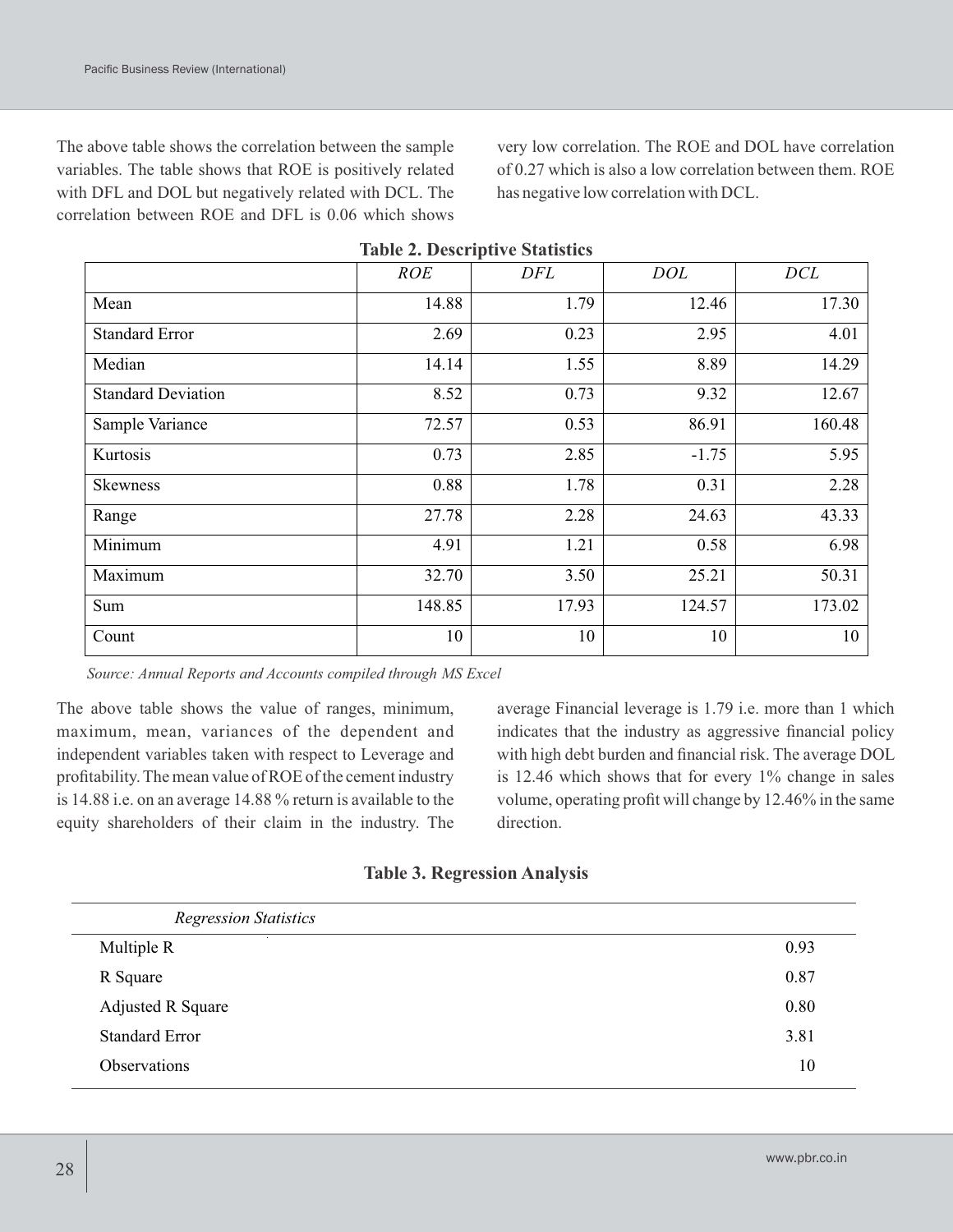|            | df           | SS                    |         | MS        | $\boldsymbol{F}$ | Significance F |
|------------|--------------|-----------------------|---------|-----------|------------------|----------------|
| Regression | 3            | 566.05                |         | 188.68    | 13.00            | 0.005          |
| Residual   | 6            | 87.09                 |         | 14.51     |                  |                |
| Total      | 9            | 653.14                |         |           |                  |                |
|            |              |                       |         |           |                  | Upper          |
|            | Coefficients | <b>Standard Error</b> | t Stat  | $P-value$ | Lower $95%$      | 95%            |
| Intercept  | 0.14         | 4.00                  | 0.03    | 0.97      | $-9.64$          | 9.92           |
| DFL        | 22.01        | 4.13                  | 5.33    | 0.00      | 11.90            | 32.12          |
| <b>DOL</b> | $-0.09$      | 0.15                  | $-0.60$ | 0.57      | $-0.47$          | 0.28           |
| <b>DCL</b> | 1.36         | 0.23                  | 5.97    | 0.00      | 1.92             | 0.80           |

ANOVA

*Source: Annual Reports and Accounts compiled through MS Excel*

Regression analysis ROE on DFL, DOL and DCL states that R is 0.93, which means there is high degree of positive relationship between them. The Coefficient of determination i.e. R2 is 0.80 which implies that 80% of the variance in the dependent variable has been explained by the independent variables and remaining 20% of the variation is due to other factors.

The above table also gives the regression coefficient and the constant of the dependent variables. Regression Coefficient of DFL at 22.01 indicates that when DFL increases by 1% then ROE will increase by outsized percentage. Regression coefficient of DOL at -0.09 indicates that when the industry's Operating Leverage increases by 1% the ROE will decreases by 9%. Regression coefficient of DCL at -1.36 indicates that when the industry's Combined Leverage increases by 1% the ROE will decreases by 136%.

The test of ANOVA rejects the null hypothesis as the calculated value of  $F(13)$  is greater than the critical value of F (0.005) at 5% level of significance and thus implies that there is no significant impact of Financial Leverage, Operating Leverage and Combined Leverage on Profitability of selected Indian cement companies.

# **Regression Equation**

ROE= 0.14 + 22.01DFL- 0.09DOL– 1.36DCL

(Where, ROE= Return on Equity; DFL= Degree of Financial Leverage; DOL= Degree of Operating Leverage; DCL= Degree of Combined Leverage)

The above equation shows that taking DFL, DOL and DCL as zero, the profitability of the selected cement companies will be 0.14. Thus, from the equation above it could be observed that a unit increase in DFL would result in increase in profitability with a factor of 22.01; a unit increase in DOL would result in decrease in profitability to a factor of 0.09 and a unit increase in DCL would result in decrease in profitability to a factor of 1.36.

### **Conclusion**

This paper has analyzed the effect of leverage on productivity of chosen Cement organizations. The examination uncovered that there is low level of relationship among leverage and profitability during the investigation time frame. The trial of hypothesis uncovered that as the determined estimation of F is more prominent than the basic value, thus it has been dismissed and infers that there is no significant effect of leverage on profitability of the chosen cement industry.